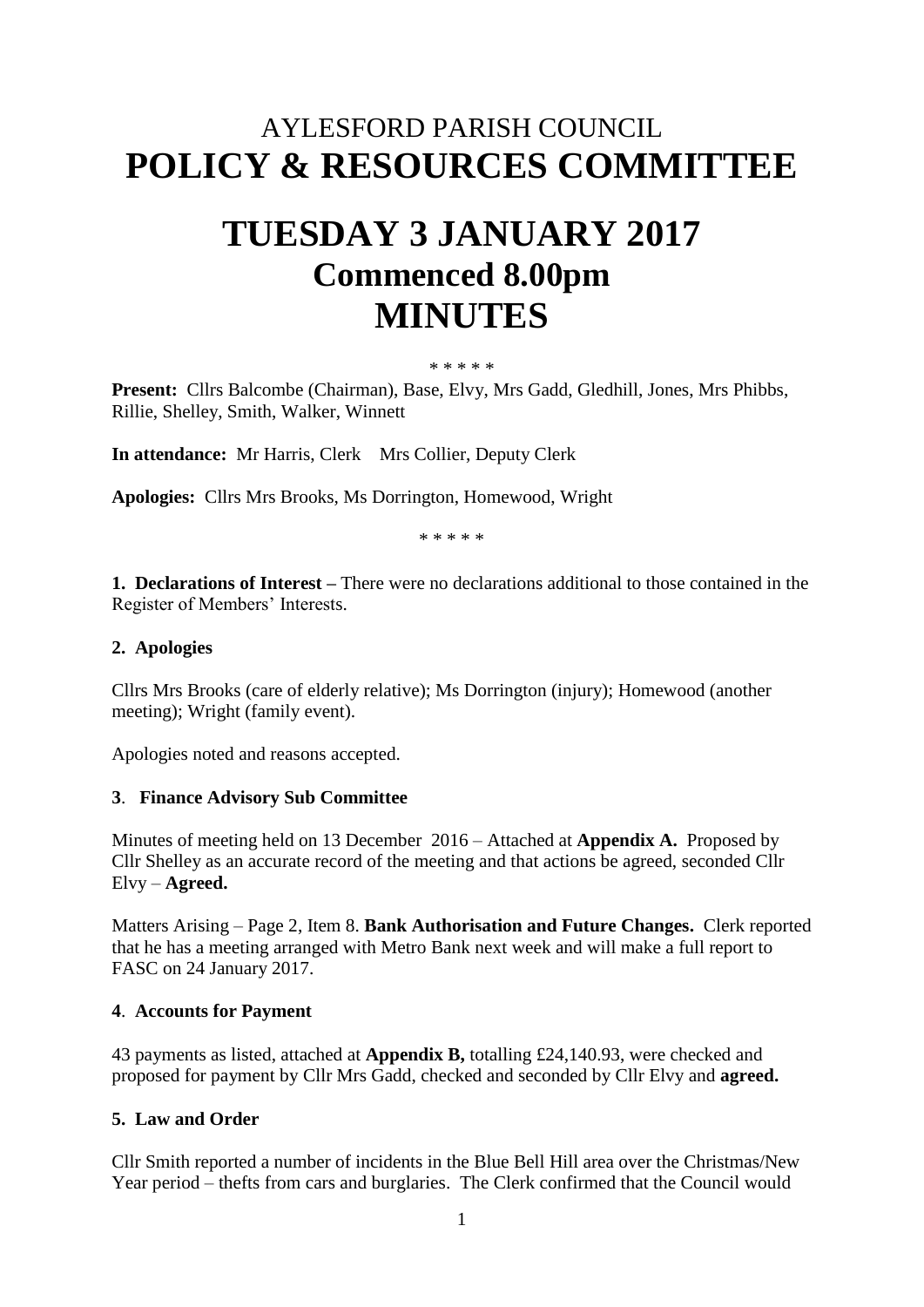not be informed about these specifically but that details should be available on the Kent Police website.

- **6**. **Rugby Club/Netball League –** No report to this meeting.
- **7**. **Flood Defences –** No report to this meeting.

#### **8. Council Vacancies**

3 Aylesford South. Noted.

#### **9. Forstal Recreation Ground Entrance/The Bush Wall**

Wall repair work ordered. Provisional start date of 9 January 2017.

#### **10. Parish Office**

**Lighting** – The Clerk reported that he had researched improvements, both in terms of staff well being and cost effectiveness, into the office lighting. The existing fluorescent bulbs are becoming difficult to source when replacements are required, can cause headaches and are not energy efficient. Three quotes for soft LED lights have been requested and two companies have responded:

Q Tec Solutions - £2785.00 JPD Electrical Services - £3130.79

These figures will be reduced by £490 and £455 respectively if it is not necessary to replace the emergency bulk head lights. Clerk is further researching this.

It was proposed by Cllr Balcombe, seconded Cllr Winnett, that the office lighting should be upgraded in this way and that the Clerk be authorised to order the work from Q Tec Solutions up to a maximum cost of £2800. **Agreed Clerk** 

It was further proposed by Cllr Balcombe, seconded Cllr Gledhill, that this be funded by skimming off the underspend from the Councillors micro grants. **Agreed** Clerk

**Fire and Intruder Alarm** – Latest preventative maintenance report advises new Panel Box required - £260. Further enquiries being made. **Clerk**

#### **11. Tunbury Hall**

The Clerk reported on vandalism to Tunbury Hall during recent weeks including youths gaining access to the changing room roof. He proposed the installation of Anti-Climb paint and signs at an approximate cost of £100. **Agreed Clerk**